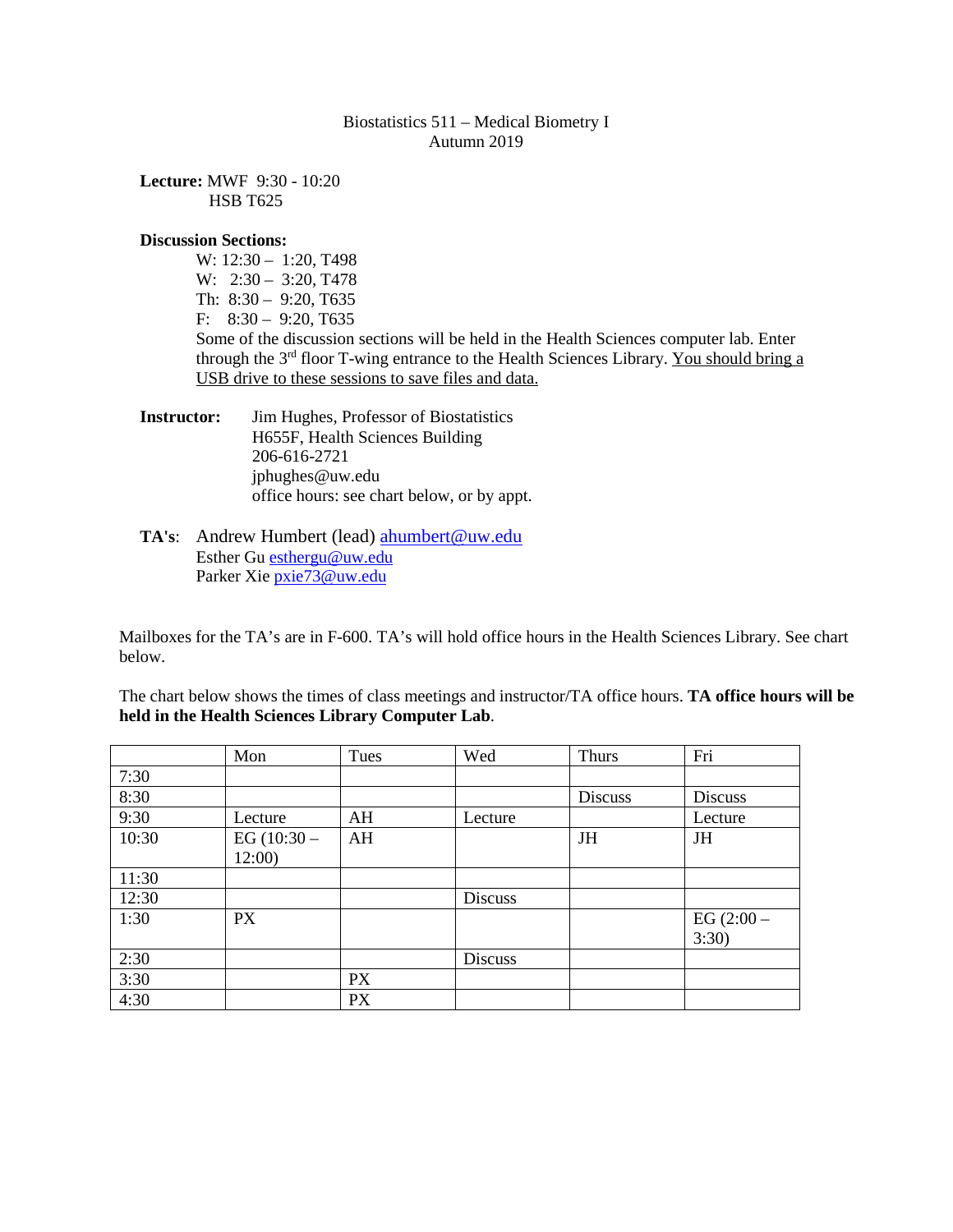**Course Description**: The objective of this course is to provide students with an understanding of basic concepts and methods of statistical inference in the health sciences. The major topics covered are:

- Data Description and Exploratory Data Analysis
- Basic Issues in Study Design, including Sample Size Calculations
- Probability Concepts and Models
- Statistical Inference Estimation
- Statistical Inference Hypothesis Testing for one and two sample problems
	- Parametric approaches
	- Nonparametric approaches
- Categorical Data Analysis
- Introduction to Regression Analysis

Examples are drawn from the biomedical literature, and real data sets are analyzed by the students after a brief introduction to the use of a statistical computing package.

**Learning Objectives**: Upon completion of the course, students should be able to ...

- Identify data types (categorical, nominal, ordinal, quantitative) and define the terms outcome variable, explanatory variable, and covariate.
- Select and interpret appropriate graphical displays and numerical summaries for both quantitative and categorical data
- Explain the difference between observational and experimental studies
- Identify and describe cohort sampling, case-control sampling and cross-sectional sampling
- Recognize and explain the concepts of confounding and effect modification
- Describe the assumptions underlying the Binomial, Poisson and Normal probability models
- Define sensitivity, specificity and predictive values in the context of a binary screening test for a disease
- Translate scientific questions into appropriate null and alternative hypotheses
- Describe the assumptions underlying z-tests, t-tests and chi-square tests and use these tests to statistically compare two samples
- Explain and interpret p-values and confidence intervals
- Describe the assumptions underlying simple linear regression and be able to fit and interpret a regression model.
- Make predictions with a simple linear regression model
- Select and apply appropriate statistical methods to analyze their own data (for scientific questions appropriate to the tools taught in the course) and develop an analysis plan
- Critique the use of statistical methods in the published biomedical literature
- Use R to read data, describe data, and perform the statistical analyses covered in the course.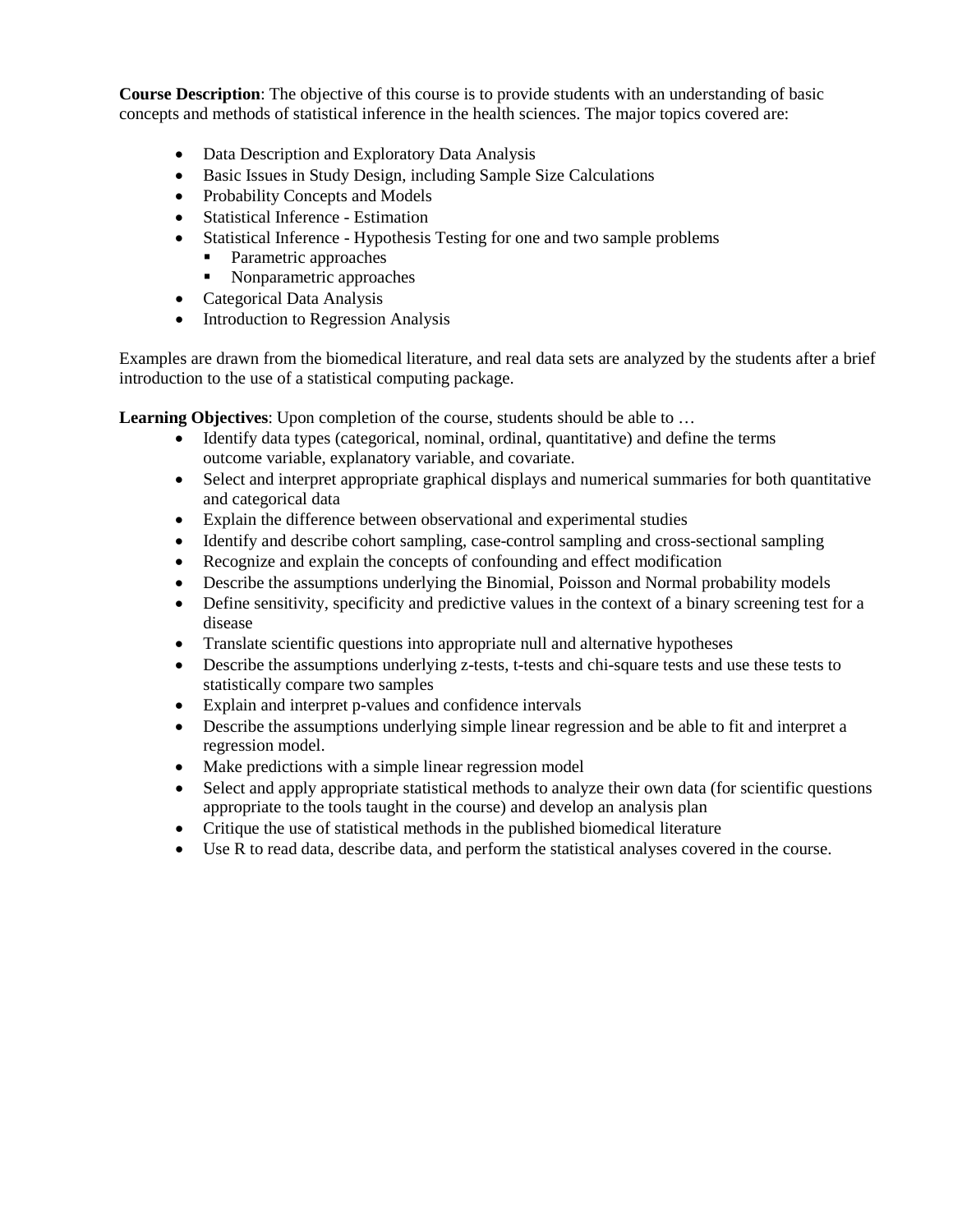### **Pre-requisites:** Basic algebra

**Textbook**: Baldi, B and Moore DS (2013) The Practice of Statistics in the Life Sciences  $-4$ <sup>th</sup> edition. Freeman (3rd edition ok). Additional materials are on reserve at the Health Sciences Library. See attached list.

**Web site**: Homework assignments and other course materials will be posted on the course's canvas web site. Go to [http://canvas.uw.edu,](http://canvas.uw.edu/) login with your UW netid and select BIOST 511 from the Courses pulldown menu.

**Lectures**: Lectures will be captured on a tablet PC and made available on the website. Be aware, however, that computers occasionally die in the middle of a lecture. If that happens, the lecture may not be available.

**Lecture Notes**: Copies of the lecture notes may be purchased at the UW Bookstore. The notes are also posted on the website.

**Handouts**: Course handouts can be found on the website.

**Discussion Board**: On the canvas website you will find a link to a "Discussions". This is the course discussion board. Any student in the class may post to this board. The TA's and Prof. Hughes will monitor the list.

**Software**: You will need access to a software package that can do descriptive statistics, graphics, basic hypothesis testing and simple linear regression. This includes most common statistical packages. The recommended package for this course is R along with the more user-friendly front-end, RStudio. These packages are available for free at<https://www.r-project.org/> and [https://www.rstudio.com](https://www.rstudio.com/) respectively. Examples in the class will be presented in R. Students will be introduced to this package at the beginning of the quarter.

**Homework** will (typically) be handed out on Wednesday and is due on the following Wednesday by 9:30 am. To avoid paper shuffling in class, homework will be handed in and returned online on the canvas website. Homework should be submitted in .doc or .pdf format. **Late homework will not be accepted.**

The homework in this class will be used to improve the learning process, and not as a part of the evaluation of your learning. Thus, homework will be marked credit/no credit based on whether or not it represents a good faith effort to answer all the questions. You do not need to give a correct answer for the questions, but you do need to provide evidence of your thought processes on each question, so that graders can tell that you made an effort. Also, because the material in this course is sequential, it is important that you complete the homework and turn it in on time, so that you are ready for the new material that follows it. If you hand the homework in on time and make a good faith effort on each question, you will receive credit for the assignment.

I encourage students to work together or in small groups on the homework problems. A good strategy is for everyone in the group to work on the problems individually and then get together to discuss the more difficult ones. However**,** the final version you hand in **should reflect your own interpretation and understanding**. That is, support and assistance with developing answers in encouraged; copying answers is not (**copied assignments will not receive credit; note that Turnitin has been enabled**). Finally, except where I explicitly request it, no computer output should be included in your answers to the homework questions.

**Data Analysis Project**: This is a two part project:

Part 1: Prepare a plan for the analysis of data from a study. The study description and aims will be provided by the instructor. This plan will be submitted prior to receiving the data from the study. Part II: Analyze the data from the study according to the plan you developed in part I and prepare a one

page abstract with the results. More on this later.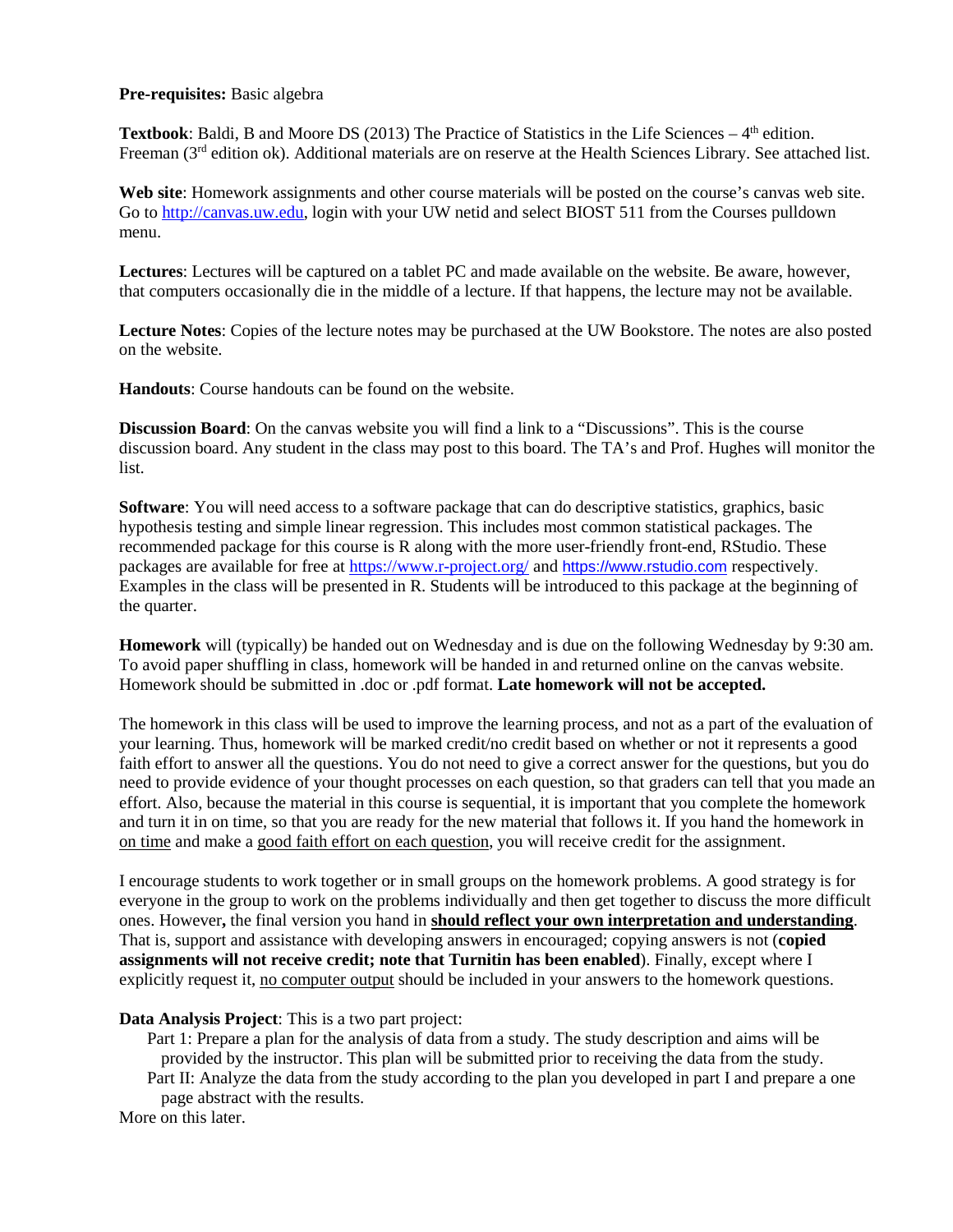**Grading**: Numerical grades will be based on the following:

| Midterm Exam:         | 30% |
|-----------------------|-----|
| Final Exam:           | 30% |
| Homework (see below)  | 20% |
| Data Analysis Project | 20% |

Homework can contribute up to 20 points towards your grade. If you hand in 85% or more of your homework on time as good faith efforts, then you will receive the maximum possible 20 pts towards your grade.

| Percent of Homeworks handed in<br>on time as good faith efforts: | Number of<br>points (max. 20) |
|------------------------------------------------------------------|-------------------------------|
|                                                                  |                               |
| 85% or greater                                                   | 20                            |
| 75%-84.9%                                                        | 16                            |
| 60%-74.9%                                                        | 12                            |
| $<60\%$                                                          | $\mathbf{\Omega}$             |

#### **Academic Integrity** (http://sph.washington.edu/students/academicintegrity/)

Students at the University of Washington (UW) are expected to maintain the highest standards of academic conduct, professional honesty, and personal integrity. The UW School of Public Health (SPH) is committed to upholding standards of academic integrity consistent with the academic and professional communities of which it is a part. Plagiarism, cheating, and other misconduct are serious violations of the University of Washington Student Conduct Code (WAC 478-120). We expect you to know and follow the university's policies on cheating and plagiarism, and the SPH Academic Integrity Policy. Any suspected cases of academic misconduct will be handled according to University of Washington regulations. For more information, see the University of Washington Community Standards and Student Conduct website.

**Access and Accommodation** (http://depts.washington.edu/uwdrs/faculty-resources/syllabus-statement/): Your experience in this class is important to me. If you have already established accommodations with Disability Resources for Students (DRS), please communicate your approved accommodations to me at your earliest convenience so we can discuss your needs in this course. If you have not yet established services through DRS, but have a temporary health condition or permanent disability that requires accommodations (conditions include but not limited to; mental health, attention-related, learning, vision, hearing, physical or health impacts), you are welcome to contact DRS at 206-543-8924 or uwdrs@uw.edu or disability.uw.edu. DRS offers resources and coordinates reasonable accommodations for students with disabilities and/or temporary health conditions. Reasonable accommodations are established through an interactive process between you, your instructor(s) and DRS. It is the policy and practice of the University of Washington to create inclusive and accessible learning environments consistent with federal and state law.

**Learning Environment:** To provide a supportive learning environment, I ask your commitment to showing respect to each other and to your instructors both inside and outside of class by avoiding behavior that might be offensive or distracting to others. Moreover, **s**tudents with concerns about the instructor or teaching assistant (TA) should discuss these concerns with the course instructor and/or TA. If you are not comfortable talking with the instructor or TA, or not satisfied with the response that you receive, you may contact the Department of Biostatistics Associate Director of Academic Affairs [\(biostgp@uw.edu\)](mailto:biostgp@uw.edu). If you are still not satisfied with the response that you receive, you may contact the Department of Biostatistics Chair [\(bchair@uw.edu\)](mailto:bchair@uw.edu). You may also contact the Graduate School at G-1 Communications Building, by phone at 206-543-5139 or by email at [raan@uw.edu.](mailto:raan@uw.edu)

**Religious Accommodation:** Washington state law requires that UW develop a policy for accommodation of student absences or significant hardship due to reasons of faith or conscience, or for organized religious activities. The UW's policy, including more information about how to request an accommodation, is available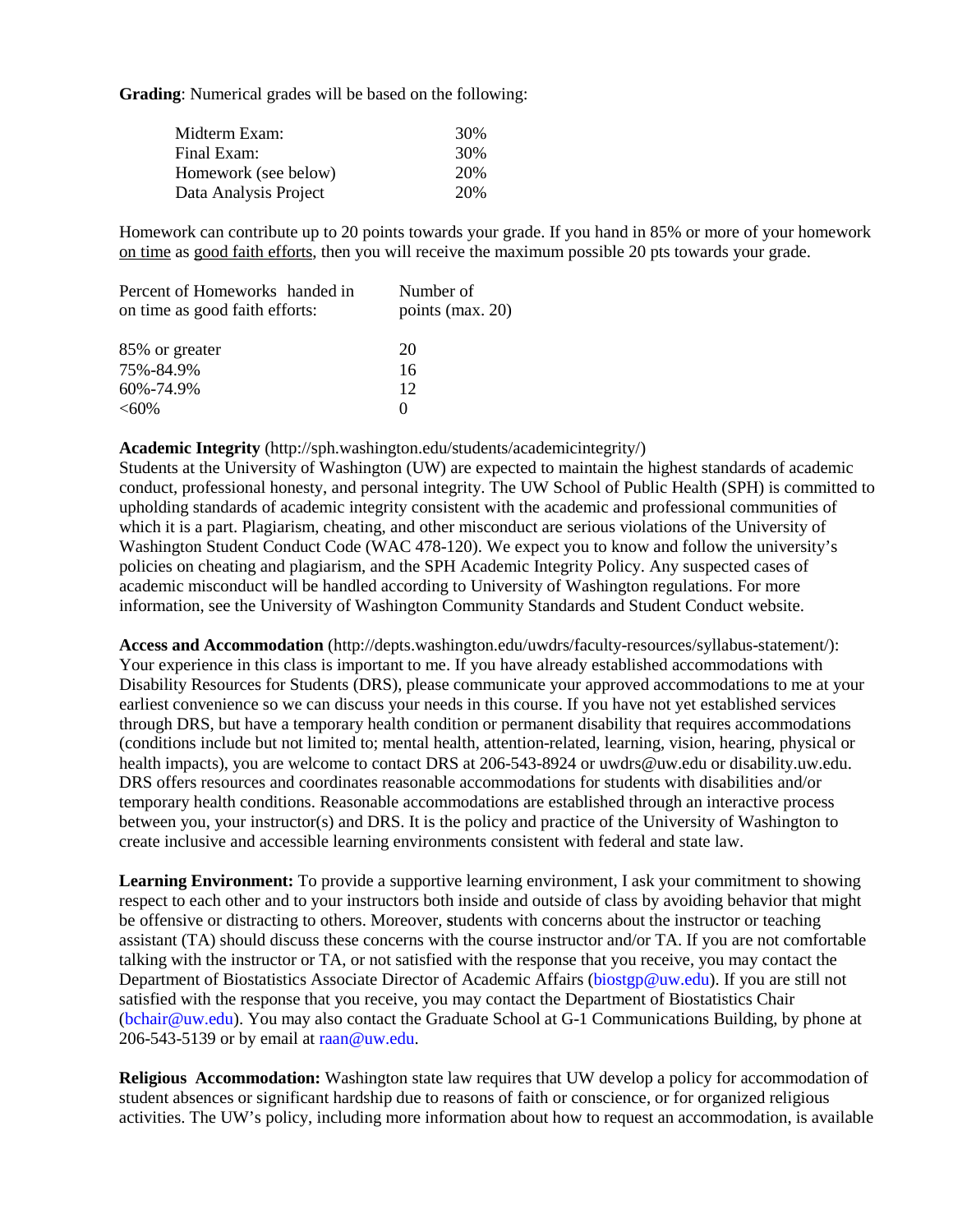at [Religious Accommodations Policy \(https://registrar.washington.edu/staffandfaculty/religious](https://registrar.washington.edu/staffandfaculty/religious-accommodations-policy/)[accommodations-policy/\).](https://registrar.washington.edu/staffandfaculty/religious-accommodations-policy/) Accommodations must be requested within the first two weeks of this course using th[e Religious Accommodations Request form \(https://registrar.washington.edu/students/religious](https://registrar.washington.edu/students/religious-accommodations-request/)[accommodations-request/\).](https://registrar.washington.edu/students/religious-accommodations-request/)

# **Additional Readings:**

The following material has been placed on reserve at the Health Sciences Library.

• Fisher LD and Van Belle G (1993) Biostatistics: A methodology for the Health Sciences. Wiley, New York, 991pp

*Previously used as a text for this course.*

• Rosner B (1995) Fundamentals of Biostatistics,  $5<sup>th</sup>$  ed. Duxbury Press.

*Previously used as a text for this course. Lots of problems.*

• Moore DS (1997) Statistics: Concepts and Controversies, 4<sup>th</sup> ed. WH Freeman and Co., New York, 526 pp.

*Emphasizes concepts; very few formulas; selected as "favorite statistical text" (out of 34 reviewed) by a group of undergrads at South Carolina.* 

• Michael M, Boyce WT, Wilcox AJ (1984) Biomedical bestiary: An epidemiologic guide to flaws and fallacies in the medical literature. Little, Brown and Co., Boston, 161pp.

*A short, easy to read, virtually equation free book that discusses, with examples, the many biases and "gotcha's" that can occur in biomedical research. Strongly recommended.*

• Tanur J (1972) Statistics: A guide to the Unknown

*A great book of case-studies written for non-statisticians*

• Tufte E (1983) The Visual Display of Quantitative Information

*Classic book on the practice and pitfalls of data display.*